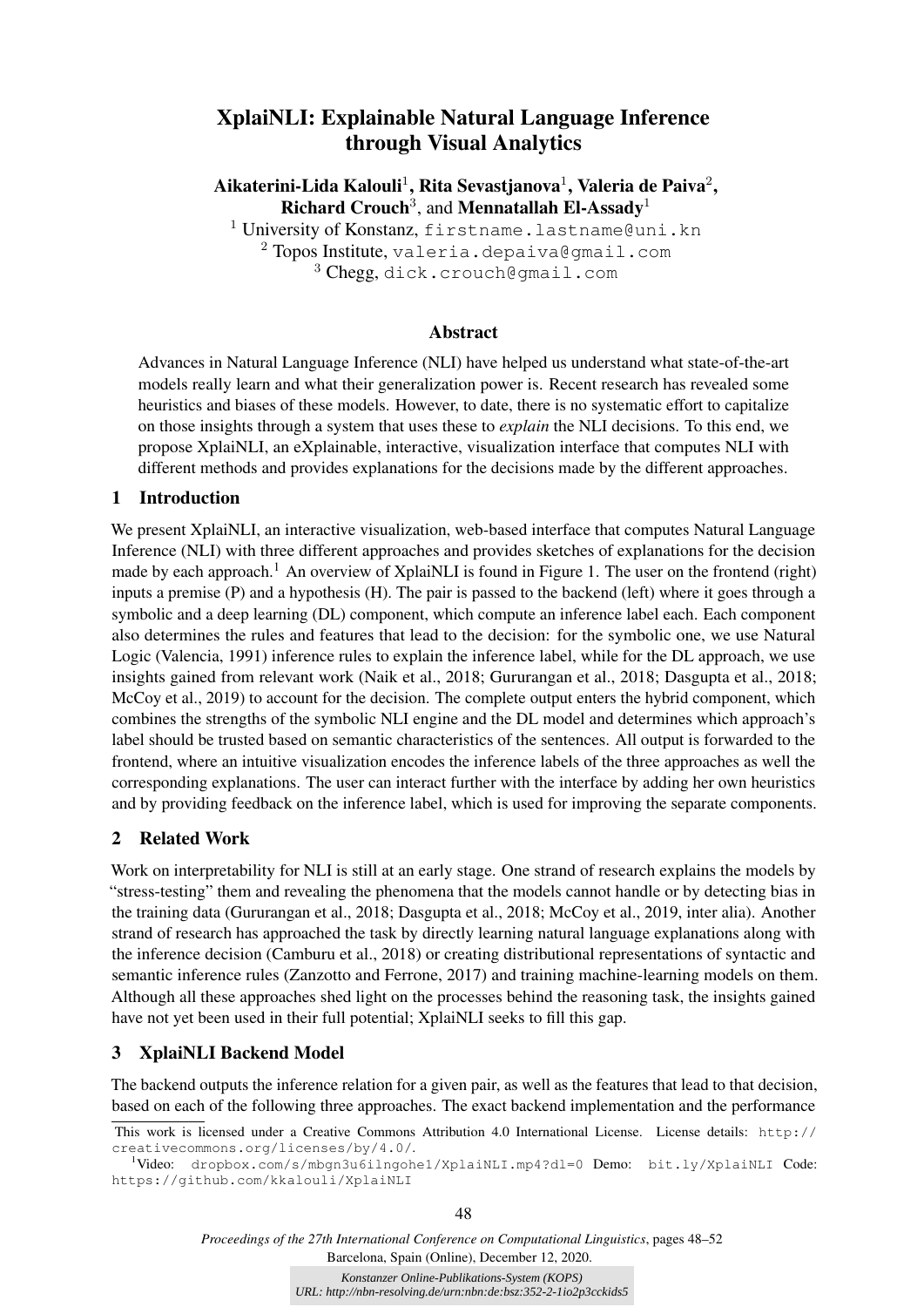

Figure 1: The high-level architecture of XplaiNLI: on the left, the three NLI approaches providing an inference label and explainable features, and on the right, the interactive, explainable, visual frontend.

of each of the approaches is detailed in Kalouli et al. (2020); this paper focuses on explainability.

#### 3.1 The Deep Learning Component

For the DL component we use BERT-base (Devlin et al., 2018), one of the state-of-the-art models for NLI, which we fine-tune for our task. For fine-tuning, we use the SemEval 2014 version of SICK (Marelli et al., 2014). We utilize a corrected version of the corpus (Kalouli et al.,  $2018)^2$  to mitigate some of the shortcomings of the original corpus, e.g., event and entity coreference issues. We do not fine-tune on other commonly-used benchmarks, such as MNLI (Williams et al., 2017), as these corpora suffer from similar problems. For fine-tuning, we use the HuggingFace implementation<sup>3</sup> and we fine-tune the parameters suggested by the authors: batch size, learning rate and number of epochs. Our best performing model uses a batch size of 32, learning rate of 2e-5 and 3 epochs. The trained model classifies an input pair into E(ntailment), C(ontradiction) or N(eutral).

To provide *potential* explanations for the model's decision, we implement the findings of Naik et al. (2018), Gururangan et al. (2018), Dasgupta et al. (2018) and McCoy et al. (2019). Their work has revealed specific heuristics and artifacts that arguably appear in the training sets of these models and can thus explain to some extent the way the models label a pair. Particularly, we implement four kinds of heuristics/explanations. First, the presence of negation. As observed by Naik et al. (2018), Dasgupta et al. (2018) and McCoy et al. (2019), negation words such as *no, not, don't, nobody*, etc. make the model predict C, consistent with the heuristic found in the SNLI training set. Second, we follow Dasgupta et al. (2018), Naik et al. (2018) and McCoy et al. (2019) and compute the lexical overlap of the two sentences. It is argued that whenever H is completely contained in P, the models tend to predict E, no matter the word order or other constraints. The third heuristic of sentence length is similar (Naik et al., 2018; Gururangan et al., 2018): Hs that are much longer than their Ps tend to be neutral, while Hs that are shorter than their Ps tend to be entailed. Last, we add relation-specific word heuristics. According to the findings of Gururangan et al. (2018), specific words being present in H or/and P are characteristic for a specific inference relation. So, generic words like *animal, instrument, outdoors* are mostly found in the Hs of entailments, while modifiers and superlatives like *sad, tall, best, first* are mostly found in neutral pairs.

#### 3.2 The Symbolic Component

The symbolic component implements a version of *Natural Logic* (NL) (Valencia, 1991). NL attempts to explain inferences through monotonicity, i.e., by whether the concepts expressed in a sentence can become "more general" or "more specific" salva veritate. For example, in the sentence *a woman is walking*, *woman*

<sup>2</sup>Available under github.com/kkalouli/SICK-processing

<sup>3</sup>Available under github.com/huggingface/transformers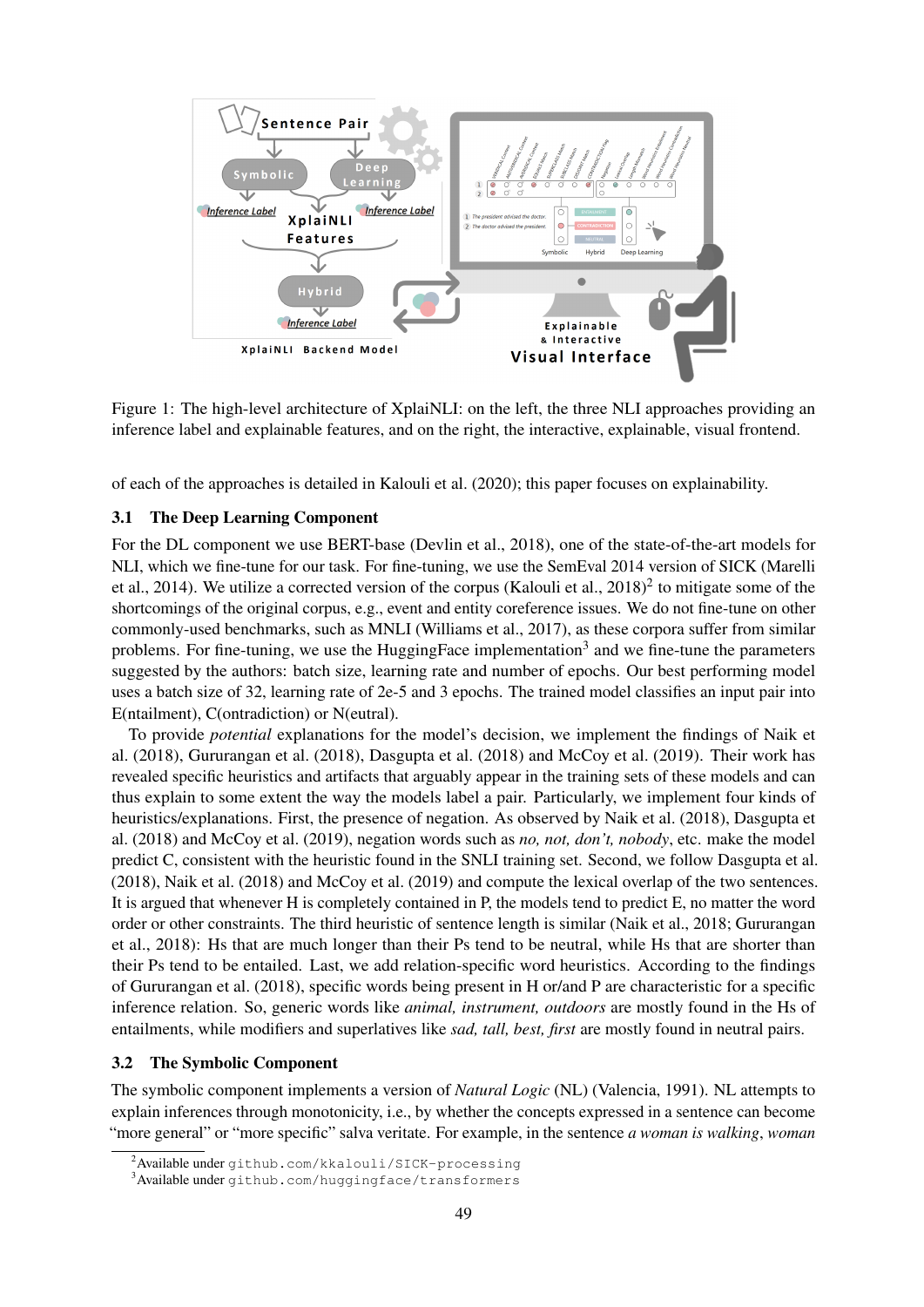can be replaced by the more general *person* while preserving truth. The symbolic component is based on an improved version of the Graphical Knowledge Representation (GKR) by Kalouli and Crouch (2018) – GKR allows for the kind of inference mechanism we require. In the first stage of the process, P and H are parsed to their GKR representations, each producing six default GKR graphs: a dependency graph, a conceptual graph, a contextual graph, a lexical graph, a properties graph and a coreference graph. In the next stage, the lexical graphs, which contain, for each content word, the WordNet (Fellbaum, 1998) senses, synonyms, antonyms, hypernyms, hyponyms and the SUMO (Niles and Pease, 2001) concepts, superconcepts and subconcepts are used to determine matches between H and P and their specificity. For example, *person* in H can be matched to *woman* in P and be assigned the specificity *superclass*: *person* is a hypernym of *woman*. One of the four specificity markers (*equal, subclass, superclass, disjoint*) can be assigned. In the next stage, the determined specificities are updated based on the predicate-argument structure of each sentence, captured in the concept graph. For instance, *woman* is a subclass of *person* but it is not a subclass of *tall person* (not all women are tall). For the two terms of a match, the system considers if both, none or only one of them have dependents (modifiers/arguments) in their respective concept graph. Based on that, different update rules apply. For example, if *person* in H has additional dependents such as *tall* but *woman* in P does not, then the match becomes more specific: since H (*person*) was already more general than P (*woman*) (specificity superclass), then making this match more specific leads to the specificity becoming undetermined (none). After updating all H-P matches, the exact inference relation is determined based on the GKR context graphs, the instantiabilities they contain and the specificities of the matches. For example, if the H-term is instantiated and more or equally specific than the uninstantiated P-term (*a woman* – *no woman*), there is a contradiction. If the H-term is instantiated and more general (*a person* – *no woman*) than the P-term, we cannot determine the relation. Similarly for entailments: if the match is equally or more specific and both terms are instantiated, there is an entailment (*a woman - a woman*. See Kalouli et al. (2020) for more details on the symbolic engine.

These rules, i.e. the exact combinations of specificity relations and contexts, can be used straightforwardly to explain the decision made by the symbolic component.

#### 3.3 The Hybrid Component

The hybrid approach is based on the fact that distributional features are suitable for dealing with conceptual aspects of the meanings of words, phrases, and sentences, but struggle with Boolean and contextual phenomena like modals, quantifiers, negation, implicatives, propositional attitudes, conditionals, etc. (Dasgupta et al., 2018; Naik et al., 2018; McCoy et al., 2019, to name only a few). These are phenomena to which more symbolic/structural approaches are well suited. Thus, we expect that "easy" cases which do not involve such phenomena will be best handled by the DL approach, while hard linguistic phenomena like the ones mentioned will be best handled by the symbolic approach. Thus, the hybrid component determines whether to use the symbolic or the DL label as its own inference label, based on specific semantic characteristics of the pair.

During training, the hybrid classifier learns for each pair which of the components delivers the right label (again based on the SICK-train corpus): the symbolic one (S), the DL one (DL) or both of them  $(B)$ .<sup>4</sup> With this, the classifier indirectly learns whether the pair is "easy" or hard: if S is right, the pair is probably hard; if DL is right, the pair is probably easier; if both are right, we cannot make any claims about the nature of the pair. The learning is based on the implemented rules of the symbolic component (cf. Section 3.2), which are converted to features, e.g., the pair *P: The woman is walking. H: The person is not walking* would be assigned the features *veridical, antiveridical, superclass* because the match *person-woman* has the superclass specificity and the highest match *walk-walk* is instantiated in P and uninstantiated in H. These features (rules) capture the effects of hard linguistic phenomena like modals, negation, quantifiers, implicatives, factives, etc. To target explainability and as decision trees have been shown to be one of the most interpretable models (Guidotti et al., 2018), we train a Random Forest classifier (Gini impurity) with 30 estimators:<sup>5</sup> each pair is classified as one of S, DL or B, and then mapped to the respective label: if

<sup>&</sup>lt;sup>4</sup>If none of them delivers the right label, then we cannot make any claims about the nature of the pair.

 $5$ This classifier is different from the one in Kalouli et al. (2020), where the focus is on performance rather than explainability.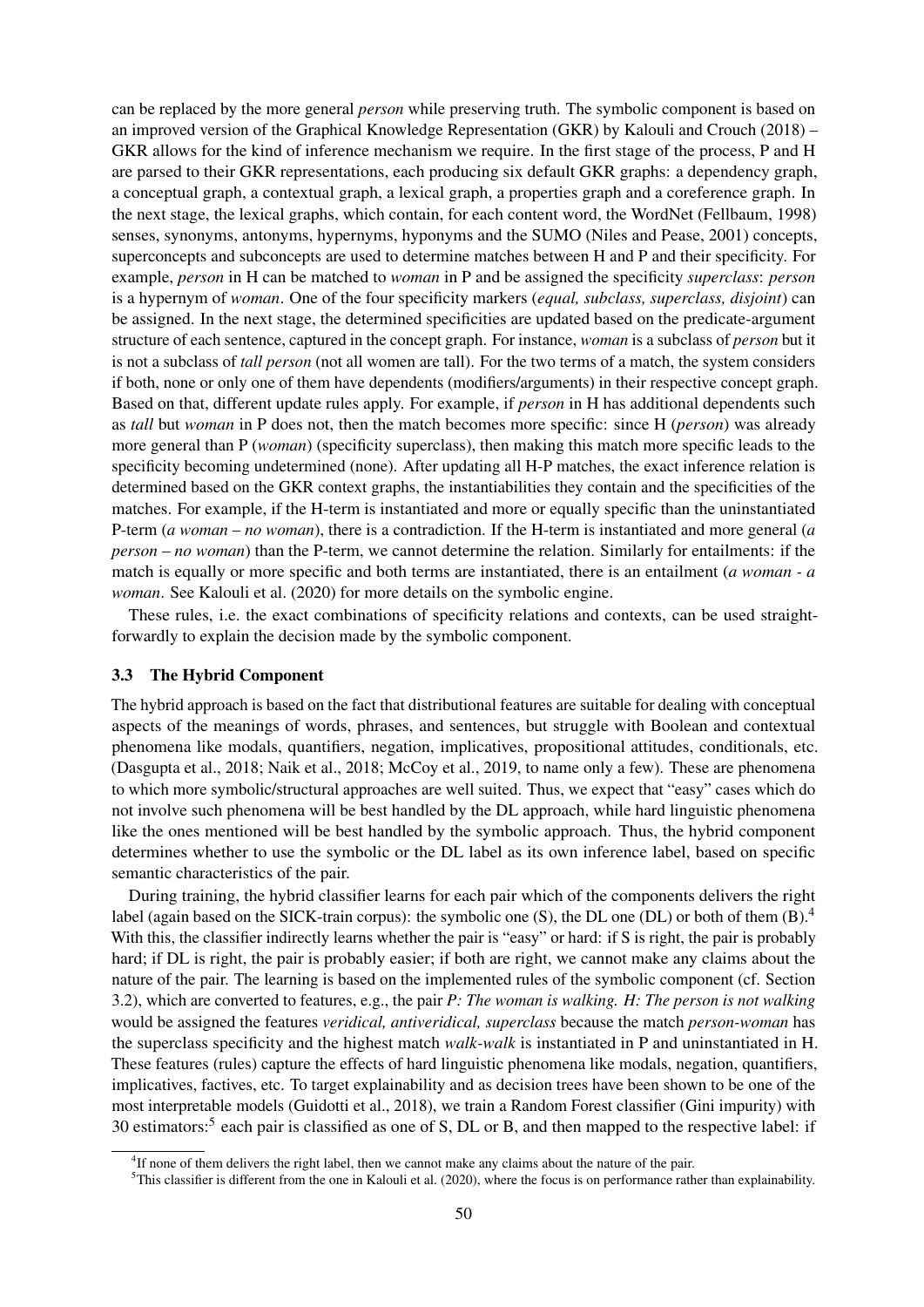classified as S or DL, the symbolic or the DL inference label are used, respectively; if classified as B, then either one of S or DL can be chosen but we use the DL label for higher robustness.

The features used for prediction are also used for explainability purposes.

# 4 Explainable Visual Interface

The user interface (Figure 1, right) features three main components, all emphasizing the role of the human-in-the-loop. Two text fields (for P and H) allow users to insert the inference pair to be computed.

Visualizing Explanations With the submission of the input pair, the system on the backend computes one inference label for each approach as well as explanations for each label. The results are visualized with an intuitive visualization schema (Figure 1, right): each sentence of the pair is presented along with all features that could lead to a certain inference label. On the left side, the user can find the features (rules) of the symbolic approach and on the right, the features of the DL model. The features that are relevant for this pair are colored and contain  $\checkmark$ , if the feature's value is true, or no  $\checkmark$ , if the value is false. The color of the features encodes the inference relation that each approach predicted: green is for E, red for C and grey for N. Some DL features might have lower opacity: this means that they should – according to the literature – lead to a different label than the one actually predicted by the model. In this way, the user can verify previous literature findings or discover new patterns. The colored features are then linked with the predicted inference label, also encoded by color. No link between the DL features and the label means that the prediction is not based on any of these features. In the middle of the visualization, the user can find the label of the hybrid approach, marked with bold text. Again, links visualize the behavior of the approach: if there is a link between the symbolic decision and the hybrid one, the hybrid approach chose the symbolic label; if the link is between the DL label and the hybrid one, the hybrid approach chose the DL label. If both links exist, then the labels of symbolic and DL were the same and so the hybrid approach just chose one of them. In terms of visualization, all features used for the hybrid decision are marked with a grey *H* in increasing opacity: the darker the color, the more weight this feature had for the decision.

User-defined Heuristics Along with the input pair, users can also input words – also words not found in P or H – that are expected to act as heuristics for a certain inference relation. The option of input words is available for both P and H and for all three inference relations. For instance, the user can insert the word *asleep* in the Contradiction field of H to check the artifact that hypotheses containing the word *asleep* are bound to be labeled as C by a DL model. Due to the system's architecture (see Section 3), only the DL model might get explained by additional heuristics; the symbolic approach is based on predefined inference rules and the hybrid approach uses semantic features to make its decision, independently from surface heuristics. The current version of the system only supports the search for specific words as heuristics; future versions will extend to further user-defined heuristics, e.g. Part-Of-Speech tags.

Learning from User Feedback The labels of the hybrid decision are at the same time clickable buttons for users to provide their annotation of the pair. With this annotation, an (offline) learning process is initiated: the pair and the user's annotation are added to the training pool of the DL model so that the model can be re-trained on increasingly large data. Whenever enough data has been collected, the model is re-trained; this re-training also triggers the re-training of the hybrid model, leading to improved results.

# 5 Conclusion

This paper presented an interactive visualization interface for explainable NLI. The interface uses three different approaches to compute inference and visualizes the features that lead to each decision. In contrast to black-box machine-learning models, this approach enables users to get intuitions of the decision-making process (Spinner et al., 2020), as well as to distill linguistic knowledge about the analyzed phenomena. The options for user-defined heuristics and user-driven learning can help refine the used models and components and optimize them to the users' intuition and domain understanding. To increase explainability and comparability, future work will allow the user to a) choose between different DL models for training, b) choose between hybrid models trained on different datasets, c) define their own rules for the hybrid classifier, and d) display the decision tree of the hybrid classifier for better exploration.